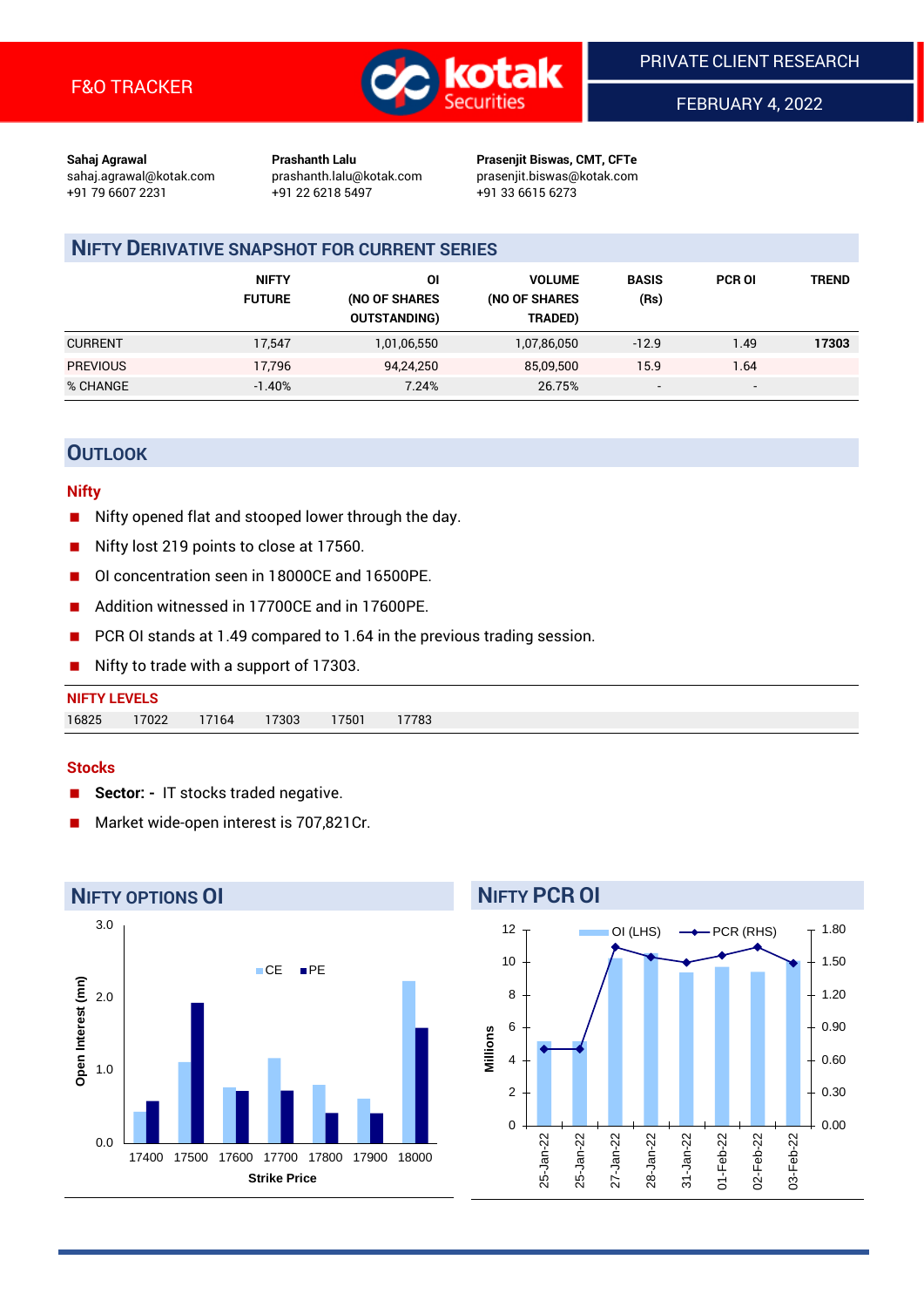# **FUTURE STATISTICS**

## **OI INCREASE**

| <b>SYMBOL</b>     | ΟI    | ΟI          | <b>PRICE CHG</b> |
|-------------------|-------|-------------|------------------|
|                   | (%)   | (SHARES)    | (%)              |
| <b>MCX</b>        | 26.6% | 22,97,050   | $-4.8%$          |
| <b>GODREJPROP</b> | 21.8% | 47,83,350   | $-6.4%$          |
| <b>JUBLFOOD</b>   | 19.3% | 26,49,375   | $-3.5%$          |
| COROMANDEL        | 17.3% | 12,73,750   | 3.3%             |
| <b>INTELLECT</b>  | 16.8% | 3,45,000    | $-3.2%$          |
| <b>CROMPTON</b>   | 13.1% | 28.65.500   | $-0.2%$          |
| GAIL              | 13.1% | 3,25,61,800 | 1.2%             |
| ABFRL             | 12.5% | 1,64,34,600 | $-1.0%$          |
| <b>ABBOTINDIA</b> | 11.6% | 84,950      | $-0.7%$          |
| <b>BANDHANBNK</b> | 9.2%  | 2.20.51.800 | 1.2%             |

| <b>OI DECREASE</b> |         |             |                  |
|--------------------|---------|-------------|------------------|
| <b>SYMBOL</b>      | ΟI      | ΟI          | <b>PRICE CHG</b> |
|                    | (%)     | (SHARES)    | (%)              |
| <b>ASTRAL</b>      | $-6.2%$ | 8,54,150    | $-1.6%$          |
| <b>GNFC</b>        | $-6.0%$ | 26,57,200   | 1.4%             |
| <b>ABB</b>         | $-5.6%$ | 2,03,750    | 0.4%             |
| <b>GODREJCP</b>    | $-5.4%$ | 39.52.500   | 1.4%             |
| <b>NTPC</b>        | $-4.6%$ | 5,57,63,100 | $-3.2%$          |
| <b>CHOLAFIN</b>    | $-4.4%$ | 68.40.000   | 0.6%             |
| <b>APOLLOHOSP</b>  | $-4.3%$ | 25,82,000   | $-0.5%$          |
| COLPAL             | $-3.7%$ | 27,08,650   | 0.6%             |
| <b>HDFCAMC</b>     | $-3.1%$ | 32,12,200   | 0.6%             |
| <b>DIVISLAB</b>    | $-2.6%$ | 27.66.200   | 1.0%             |

# **CASH STATISTICS**

| <b>TOP VOLUMES</b> |                      |              |              |  |  |  |  |  |
|--------------------|----------------------|--------------|--------------|--|--|--|--|--|
| <b>SYMBOL</b>      | <b>TRADED SHARES</b> | <b>VALUE</b> | <b>CLOSE</b> |  |  |  |  |  |
|                    | (QTY)                | (IN LAKHS)   |              |  |  |  |  |  |
| <b>SBIN</b>        | 2,27,17,677          | 1,22,900     | 540          |  |  |  |  |  |
| <b>HDFC</b>        | 46.47.089            | 1,18,292     | 2.528        |  |  |  |  |  |
| <b>RELIANCE</b>    | 44,17,864            | 1,04,571     | 2,353        |  |  |  |  |  |
| <b>TITAN</b>       | 38,83,564            | 96,151       | 2,475        |  |  |  |  |  |
| <b>AXISBANK</b>    | 1,08,02,708          | 87,004       | 800          |  |  |  |  |  |
| <b>HDFCBANK</b>    | 52,82,381            | 80,705       | 1,515        |  |  |  |  |  |
| <b>ICICIBANK</b>   | 97,55,335            | 79,154       | 809          |  |  |  |  |  |
| <b>TATAMOTORS</b>  | 1,52,49,245          | 77,664       | 505          |  |  |  |  |  |
| <b>TATASTEEL</b>   | 65.14.090            | 76.194       | 1.167        |  |  |  |  |  |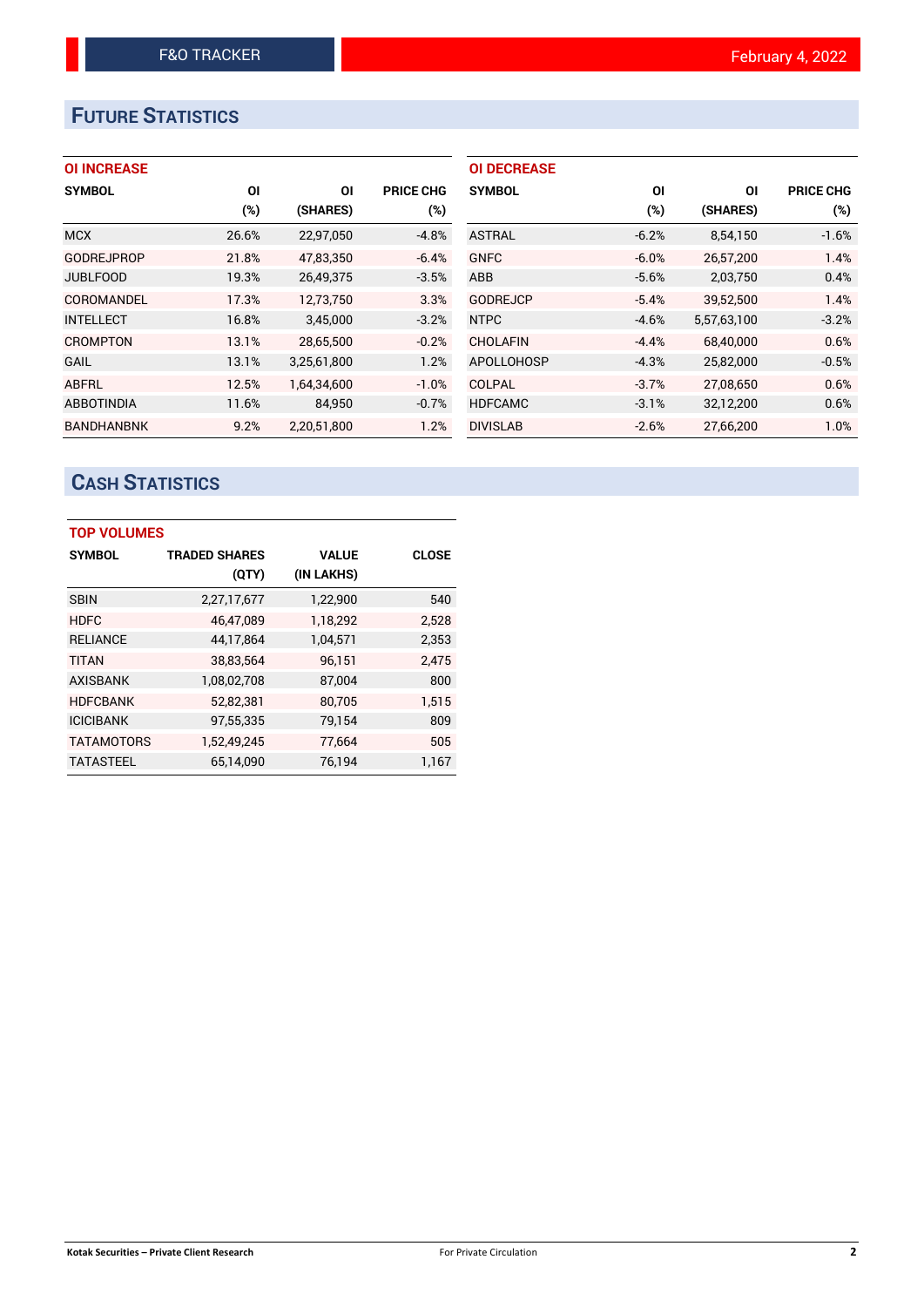# **OPTION STATISTICS**

## **SIGNIFICANT CALL OPEN INTEREST**

| <b>SYMBOL</b>     | STRK         | <b>OPTION</b> | <b>CLOSE</b> | <b>FUT</b>   | ΟI         |
|-------------------|--------------|---------------|--------------|--------------|------------|
|                   | <b>PRICE</b> | <b>TYPE</b>   | (RS)         | <b>CLOSE</b> | (SHARES)   |
| ONGC              | 180          | <b>CE</b>     | 1.0          | 166          | 221,29,800 |
| ONGC              | 175          | CE            | 1.6          | 166          | 165,62,700 |
| <b>NTPC</b>       | 140          | <b>CE</b>     | 1.3          | 137          | 209,93,100 |
| <b>NTPC</b>       | 145          | CE            | 0.6          | 137          | 194,42,700 |
| <b>NTPC</b>       | 150          | СE            | 0.4          | 137          | 185,19,300 |
| ONGC              | 170          | <b>CE</b>     | 3.0          | 166          | 113.11.300 |
| M&M               | 900          | СE            | 9.1          | 859          | 30,87,700  |
| GAIL              | 150          | <b>CE</b>     | 3.9          | 148          | 73,26,100  |
| <b>HEROMOTOCO</b> | 2,800        | СE            | 58.3         | 2,720        | 7,65,000   |
| <b>IOC</b>        | 125          | CE            | 1.9          | 121          | 90,35,000  |

| <b>SIGNIFICANT PUT OPEN INTEREST</b> |              |               |              |              |           |  |  |  |  |  |
|--------------------------------------|--------------|---------------|--------------|--------------|-----------|--|--|--|--|--|
| <b>SYMBOL</b>                        | <b>STRK</b>  | <b>OPTION</b> | <b>CLOSE</b> | <b>FUT</b>   | ΟI        |  |  |  |  |  |
|                                      | <b>PRICE</b> | TYPE          | (RS)         | <b>CLOSE</b> | (SHARES)  |  |  |  |  |  |
| <b>MARUTI</b>                        | 8,000        | <b>PE</b>     | 68.4         | 8,612        | 3,49,400  |  |  |  |  |  |
| <b>TATAMOTORS</b>                    | 500          | <b>PE</b>     | 16.4         | 506          | 52,46,850 |  |  |  |  |  |
| <b>WIPRO</b>                         | 550          | <b>PE</b>     | 6.7          | 578          | 20,11,200 |  |  |  |  |  |
| <b>MARUTI</b>                        | 7,500        | <b>PE</b>     | 29.3         | 8.612        | 1,29,400  |  |  |  |  |  |
| <b>TCS</b>                           | 3,800        | PE            | 64.1         | 3,827        | 5,64,600  |  |  |  |  |  |
| <b>MARUTI</b>                        | 8,500        | <b>PE</b>     | 185.2        | 8.612        | 1,21,700  |  |  |  |  |  |
| <b>HCLTECH</b>                       | 1,100        | <b>PE</b>     | 7.9          | 1,157        | 11,55,000 |  |  |  |  |  |
| <b>RELIANCE</b>                      | 2,300        | <b>PE</b>     | 36.1         | 2,358        | 16,17,500 |  |  |  |  |  |
| <b>HEROMOTOCO</b>                    | 2,600        | PE            | 37.0         | 2,720        | 1,44,900  |  |  |  |  |  |
| <b>SBIN</b>                          | 500          | <b>PE</b>     | 6.1          | 542          | 38.67.000 |  |  |  |  |  |

| SIGNIFICANT CALL OPEN INTEREST ADDITION |              |               |             | SIGNIFICANT PUT OPEN INTEREST ADDITION |              |                   |              |               |             |               |              |
|-----------------------------------------|--------------|---------------|-------------|----------------------------------------|--------------|-------------------|--------------|---------------|-------------|---------------|--------------|
| <b>SYMBOL</b>                           | <b>STRK</b>  | <b>OPTION</b> | <b>OPEN</b> | OI CHG                                 | <b>CLOSE</b> | <b>SYMBOL</b>     | <b>STRK</b>  | <b>OPTION</b> | <b>OPEN</b> | <b>OI CHG</b> | <b>CLOSE</b> |
|                                         | <b>PRICE</b> | <b>TYPE</b>   | <b>INT</b>  | $(\%)$                                 | (Rs)         |                   | <b>PRICE</b> | <b>TYPE</b>   | <b>INT</b>  | (%)           | (Rs)         |
| <b>GSPL</b>                             | 325          | <b>CE</b>     | 1,58,100    | 9200%                                  | 10.9         | <b>TATACONSUM</b> | 760          | PE            | 1,18,800    | 1073%         | 35.6         |
| <b>ITC</b>                              | 242          | <b>CE</b>     | 1.60.000    | 4900%                                  | 2.5          | M&MFIN            | 152          | <b>PE</b>     | 1.52.000    | 850%          | 3.2          |
| <b>ITC</b>                              | 236          | <b>CE</b>     | 2,59,200    | 1925%                                  | 4.0          | <b>TATACONSUM</b> | 750          | <b>PE</b>     | 2,94,975    | 594%          | 29.4         |
| <b>ITC</b>                              | 247          | <b>CE</b>     | 1.53.600    | 1100%                                  | 1.8          | <b>CANBK</b>      | 272          | <b>PE</b>     | 1.40.400    | 550%          | 14.3         |
| <b>GSPL</b>                             | 330          | <b>CE</b>     | 1,83,600    | 980%                                   | 9.0          | <b>BANKBARODA</b> | 112          | <b>PE</b>     | 3,51,000    | 500%          | 6.7          |
| <b>GRANULES</b>                         | 325          | <b>CE</b>     | 2,10,800    | 946%                                   | 11.6         | <b>NMDC</b>       | 160          | <b>PE</b>     | 2.88.100    | 438%          | 10.0         |
| <b>TATACONSUM</b>                       | 770          | <b>CE</b>     | 8,53,875    | 785%                                   | 11.7         | <b>M&amp;MFIN</b> | 157          | <b>PE</b>     | 3,48,000    | 383%          | 5.2          |
| <b>MCX</b>                              | 1.500        | <b>CE</b>     | 1.23.900    | 743%                                   | 44.6         | <b>APOLLOTYRE</b> | 212          | <b>PE</b>     | 1.30.000    | 373%          | 3.7          |
| <b>ACC</b>                              | 2,360        | <b>CE</b>     | 1,30,500    | 742%                                   | 50.5         | <b>NMDC</b>       | 151          | PE.           | 1,20,600    | 350%          | 4.4          |
| <b>NMDC</b>                             | 175          | <b>CE</b>     | 5.36.000    | 627%                                   | 0.6          | <b>NMDC</b>       | 148          | <b>PE</b>     | 1.13.900    | 325%          | 3.2          |

|                   | <b>CALL OPTION VOLUMES</b> |               |                  |              |                  | <b>PUT OPTION VOLUMES</b> |               |                  |              |
|-------------------|----------------------------|---------------|------------------|--------------|------------------|---------------------------|---------------|------------------|--------------|
| <b>SYMBOL</b>     | <b>STRK</b>                | <b>OPTION</b> | <b>CONTRACTS</b> | <b>CLOSE</b> | <b>SYMBOL</b>    | <b>STRK</b>               | <b>OPTION</b> | <b>CONTRACTS</b> | <b>CLOSE</b> |
|                   | <b>PRICE</b>               | <b>TYPE</b>   |                  | (Rs)         |                  | <b>PRICE</b>              | <b>TYPE</b>   |                  | (Rs)         |
| <b>RELIANCE</b>   | 2,400                      | <b>CE</b>     | 19,380           | 44.2         | <b>JUBLFOOD</b>  | 3,200                     | PE            | 8,990            | 134.8        |
| <b>TITAN</b>      | 2,500                      | <b>CE</b>     | 17.879           | 64.9         | <b>HDFC</b>      | 2.500                     | <b>PE</b>     | 6.299            | 45.3         |
| <b>HEROMOTOCO</b> | 2,800                      | <b>CE</b>     | 17,735           | 58.3         | <b>RELIANCE</b>  | 2,300                     | <b>PE</b>     | 5,866            | 36.1         |
| <b>RELIANCE</b>   | 2.500                      | <b>CE</b>     | 16.301           | 17.6         | <b>ICICIBANK</b> | 810                       | <b>PE</b>     | 5,497            | 19.5         |
| <b>HDFC</b>       | 2,600                      | <b>CE</b>     | 15,926           | 31.1         | <b>TATASTEEL</b> | 1,160                     | <b>PE</b>     | 5,332            | 42.9         |
| <b>TATASTEEL</b>  | 1.200                      | <b>CE</b>     | 15.504           | 35.4         | <b>AXISBANK</b>  | 800                       | <b>PE</b>     | 5.278            | 18.9         |
| <b>JUBLFOOD</b>   | 3,300                      | <b>CE</b>     | 15,388           | 92.9         | <b>TATASTEEL</b> | 1,100                     | PE            | 4,955            | 20.3         |
| <b>MARUTI</b>     | 9.000                      | <b>CE</b>     | 14.733           | 106.0        | <b>INFY</b>      | 1.760                     | <b>PE</b>     | 4.949            | 52.0         |
| <b>JUBLFOOD</b>   | 3,500                      | <b>CE</b>     | 13,911           | 42.2         | <b>INFY</b>      | 1,700                     | <b>PE</b>     | 4,716            | 23.6         |
| <b>INFY</b>       | 1,800                      | <b>CE</b>     | 12,055           | 18.7         | <b>ICICIBANK</b> | 800                       | <b>PE</b>     | 4.704            | 14.9         |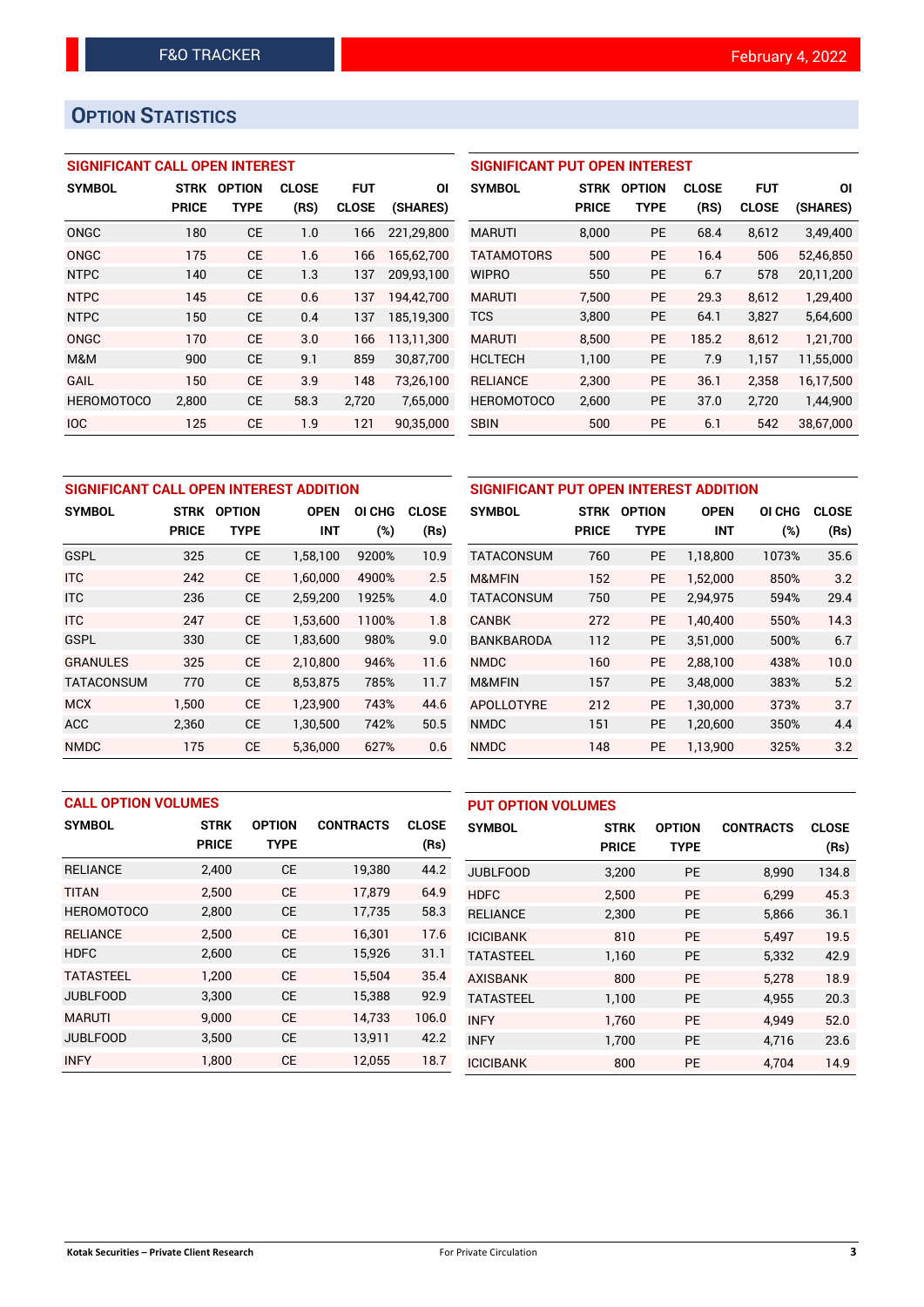#### **RATING SCALE (PRIVATE CLIENT GROUP)**

- **BUY**  Stock/Index looks strong from the expiry/near term perspective and is expected to gain on the basis of technical and/or derivative parameters. Time frame is minimum of current expiry and in certain cases extend to the next series depending on the stock behaviour. Strict stop loss needs to be adhered to for every buy/long recommendation given.
- **SELL** Stock/Index looks weak from the expiry/near term perspective and is expected to gain on the basis of technical and/or derivative parameters. Time frame is minimum of current expiry and in certain cases extend to the next series depending on the stock behaviour. Strict stop loss needs to be adhered to for every sell/short recommendation given.

#### **FUNDAMENTAL RESEARCH TEAM (PRIVATE CLIENT GROUP)**

**Shrikant Chouhan Arun Agarwal Amit Agarwal, CFA Hemali Dhame** shrikant.chouhan@kotak.com arun.agarwal@kotak.com agarwal.amit@kotak.com Hemali.Dhame@kotak.com +91 22 6218 5408 +91 22 6218 6443 +91 22 6218 6439 +91 22 6218 6433

Metals & Mining, Midcap Pharmaceuticals Pharmaceuticals Research Associate Support Executive<br>
iatin.damania@kotak.com purvi.shah@kotak.com rini.mehta@kotak.com k.kathirvelu@kotak.com jatin.damania@kotak.com

**Sumit Pokharna** Pankaj Kumar<br>Oil and Gas, Information Tech Construction, sumit.pokharna@kotak.com pankajr.kumar@kotak.com +91 22 6218 6438 +91 22 6218 6434

Construction, Capital Goods & Midcaps

Transportation, Paints, FMCG

**Jatin Damania Purvi Shah Rini Mehta K. Kathirvelu** +91 22 6218 6440 +91 22 6218 6432 +91 80801 97299 +91 22 6218 6427

### **TECHNICAL RESEARCH TEAM (PRIVATE CLIENT GROUP)**

**Shrikant Chouhan Amol Athawale Sayed Haider** [shrikant.chouhan@kotak.com](mailto:shrikant.chouhan@kotak.com) [amol.athawale@kotak.com](mailto:amol.athawale@kotak.com) Research Associate +91 22 6218 5408 +91 20 6620 3350 [sayed.haider@kotak.com](mailto:sayed.haider@kotak.com)

+91 22 62185498

#### **DERIVATIVES RESEARCH TEAM (PRIVATE CLIENT GROUP)**

+91 79 6607 2231 +91 22 6218 5497 +91 33 6615 6273

**Sahaj Agrawal Prashanth Lalu Prasenjit Biswas, CMT, CFTe** [prasenjit.biswas@kotak.com](mailto:prasenjit.biswas@kotak.com)